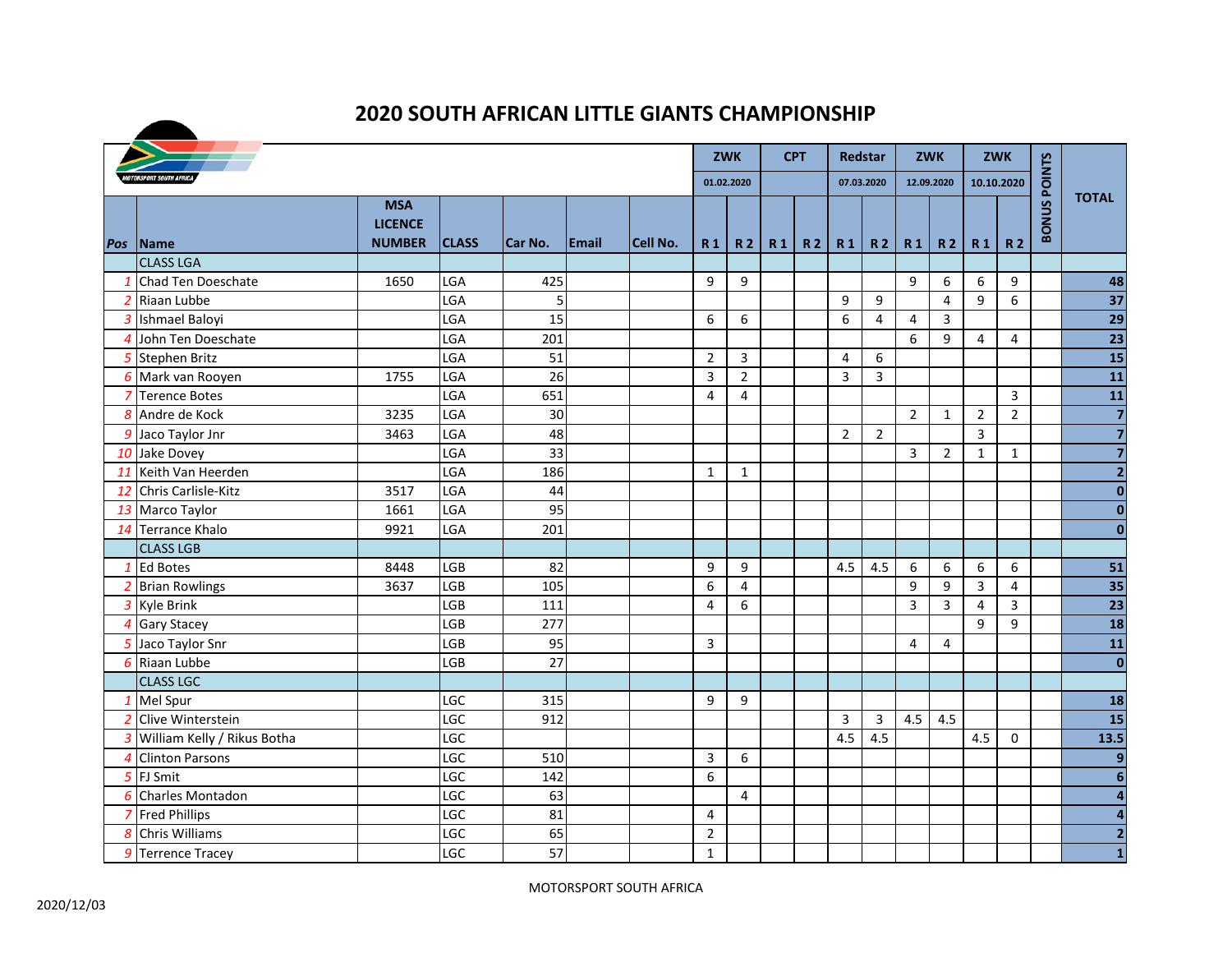## **2020 SOUTH AFRICAN PRE'1966/68 LE MANS SPORTS & GT CHAMPIONSHIP**

 $\blacktriangle$ 

|     |                                 |                                               |                  |                |  |                                                                                                                                    |                | <b>ZWK</b> |  | <b>CPT</b> |  | <b>Redstar</b> | <b>ZWK</b>                      |     | <b>ZWK</b> |  |  |               |              |              |
|-----|---------------------------------|-----------------------------------------------|------------------|----------------|--|------------------------------------------------------------------------------------------------------------------------------------|----------------|------------|--|------------|--|----------------|---------------------------------|-----|------------|--|--|---------------|--------------|--------------|
|     | <b>IOTORSPORT SOUTH AFRICI</b>  |                                               |                  |                |  |                                                                                                                                    | 01.02.2020     |            |  |            |  |                | 07.03.202012.09.2020 10.10.2020 |     |            |  |  | <b>POINTS</b> |              |              |
| Pos | <b>Name</b>                     | <b>MSA</b><br><b>LICENCE</b><br><b>NUMBER</b> |                  |                |  | CLASS   Car No.   Email   Cell No.   R 1   R 2   R 1   R 2   R 1   R 2   R 1   R 2   R 1   R 2   R 1   R 2   R 1   R 2   R 3   R 4 |                |            |  |            |  |                |                                 |     |            |  |  |               | <b>BONUS</b> | <b>TOTAL</b> |
|     | <b>CLASS SGT A</b>              |                                               |                  |                |  |                                                                                                                                    |                |            |  |            |  |                |                                 |     |            |  |  |               |              |              |
|     | Chad Ten Doeschate              | 1650                                          | SGT A            | 9              |  |                                                                                                                                    | 4              |            |  |            |  |                |                                 | 9   | 9          |  |  |               |              | 22           |
|     | 2 Peter Bailey                  | 3800                                          | SGT A            | 40             |  |                                                                                                                                    | $\overline{2}$ |            |  |            |  |                |                                 | 6   | 4          |  |  |               |              | 12           |
|     | 3 Ryan Quan Chaiis              |                                               | SGT A            |                |  |                                                                                                                                    |                |            |  |            |  |                |                                 | 4   | 6          |  |  |               |              | 10           |
|     | Rui Campos                      |                                               | SGT A            | $\overline{7}$ |  |                                                                                                                                    | 9              |            |  |            |  |                |                                 |     |            |  |  |               |              | 9            |
|     | 5 Mark du Toit                  | 3758                                          | <b>SGT A</b>     | 14             |  |                                                                                                                                    | 6              |            |  |            |  |                |                                 |     | 3          |  |  |               |              | 9            |
|     | 6 Jonathan du Toit              | 3758/4281 SGT A                               |                  | 11             |  |                                                                                                                                    | 6              |            |  |            |  |                |                                 |     |            |  |  |               |              | 6            |
|     | Peter Lindenberg                |                                               | SGT A            | 23             |  |                                                                                                                                    | 3              |            |  |            |  |                |                                 |     |            |  |  |               |              | 3            |
| 8   | <b>Tony Martin</b>              |                                               | SGT A            | $\mathbf 0$    |  |                                                                                                                                    | $\mathbf{1}$   |            |  |            |  |                |                                 |     |            |  |  |               |              |              |
|     | 9 Warren Lombard                |                                               | SGT A            | $\overline{4}$ |  |                                                                                                                                    |                |            |  |            |  |                |                                 |     |            |  |  |               |              | $\bf{0}$     |
|     | 10 Michael Stephen/ Jeff Kruger |                                               | SGT A            | 17             |  |                                                                                                                                    |                |            |  |            |  |                |                                 |     |            |  |  |               |              | $\bf{0}$     |
|     | <b>CLASS B</b>                  |                                               |                  |                |  |                                                                                                                                    |                |            |  |            |  |                |                                 |     |            |  |  |               |              |              |
|     | Josh Dovey                      | 1503                                          | SGT <sub>B</sub> | 26             |  |                                                                                                                                    | 9              |            |  |            |  |                |                                 | 4.5 | 4.5        |  |  |               |              | 18           |
|     | Richard de Roos                 |                                               |                  |                |  |                                                                                                                                    |                |            |  |            |  |                |                                 |     |            |  |  |               |              | $\mathbf{0}$ |
|     | 3 Thomas Falkiner               |                                               | <b>SGT B</b>     | 111            |  |                                                                                                                                    |                |            |  |            |  |                |                                 |     |            |  |  |               |              | $\mathbf{0}$ |
|     | Djurk Venter                    |                                               | <b>SGT B</b>     | 24             |  |                                                                                                                                    |                |            |  |            |  |                |                                 |     |            |  |  |               |              | $\bf{0}$     |
|     | <b>CLASS SGT C</b>              |                                               |                  |                |  |                                                                                                                                    |                |            |  |            |  |                |                                 |     |            |  |  |               |              |              |
|     | Johan de Bruyn                  | 3513                                          | SGT <sub>C</sub> | 167            |  |                                                                                                                                    | 9              |            |  |            |  |                |                                 |     |            |  |  |               |              | 9            |
|     | Allan Garrow                    | 1075                                          | SGT C            | 31             |  |                                                                                                                                    | 6              |            |  |            |  |                |                                 |     |            |  |  |               |              | 6            |
|     | 3 Kobus Brits                   | 1137                                          | SGT <sub>C</sub> | 901            |  |                                                                                                                                    |                |            |  |            |  |                |                                 |     |            |  |  |               |              | $\bf{0}$     |
|     | 4 Chris/ Nic Clarke             | 1523/2269 SGT C                               |                  | 44             |  |                                                                                                                                    |                |            |  |            |  |                |                                 |     |            |  |  |               |              | $\bf{0}$     |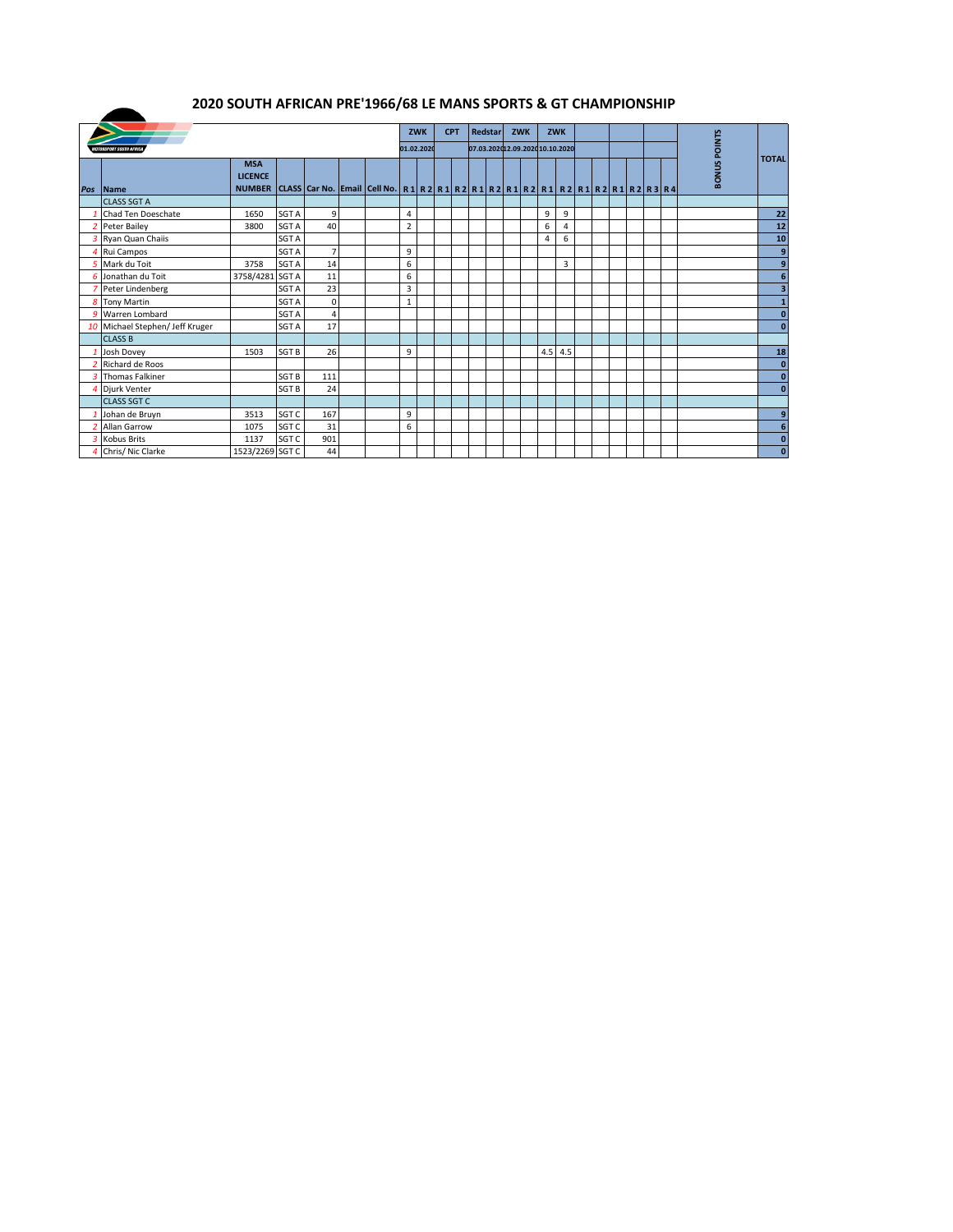| <b>2020 SOUTH AFRICAN U2 CHAMPIONSHIP</b> |                              |                |                         |       |          |                |                          |            |                                                 |                |                |                |            |                |                |                 |                                                      |
|-------------------------------------------|------------------------------|----------------|-------------------------|-------|----------|----------------|--------------------------|------------|-------------------------------------------------|----------------|----------------|----------------|------------|----------------|----------------|-----------------|------------------------------------------------------|
|                                           |                              |                | <b>CPT</b>              |       | Redstar  | ZWK            |                          | <b>ZWK</b> |                                                 |                |                |                |            |                |                |                 |                                                      |
| <b>RSPORT SOUTH AFRIC</b>                 |                              |                |                         |       |          |                | <b>ZWK</b><br>01.02.2020 |            |                                                 | 07.03.2020     |                |                | 12.09.2020 |                | 10.10.2020     |                 |                                                      |
|                                           |                              |                |                         |       |          |                |                          |            |                                                 |                |                |                |            |                |                | <b>TOTAL</b>    |                                                      |
|                                           | <b>MSA</b><br><b>LICENCE</b> |                |                         |       |          |                |                          |            |                                                 |                |                |                |            |                |                |                 |                                                      |
| Pos Name                                  | <b>NUMBER</b>                | <b>CLASS</b>   | Car No.                 | Email | Cell No. |                |                          |            | R1   R2   R1   R2   R1   R2   R1   R2   R1   R2 |                |                |                |            |                |                |                 |                                                      |
| <b>CLASS NOMAD</b>                        |                              |                |                         |       |          |                |                          |            |                                                 |                |                |                |            |                |                |                 |                                                      |
| Ishmael Balovi                            |                              | Nomad          | 15                      |       |          |                |                          |            |                                                 |                |                |                |            | 4.5            | 4.5            |                 | 9 Ish scores points here for his breakout on the day |
| 2 Kobus Britz                             |                              | Nomad          | 901                     |       |          | 9              |                          |            |                                                 |                |                |                |            |                |                |                 |                                                      |
| 3 Rey Cornelissen                         |                              | Nomad          | 69                      |       |          | 6              |                          |            |                                                 |                |                |                |            |                |                |                 |                                                      |
| Dennis McBeath                            | 1713                         | Nomad          | 24                      |       |          | 4              |                          |            |                                                 |                |                |                |            |                |                |                 |                                                      |
| 5 Franco Resca                            |                              | Nomad          |                         |       |          | 3              |                          |            |                                                 |                |                |                |            |                |                |                 |                                                      |
| 6 Tim Abbot                               |                              | Nomad          | $\overline{\mathbf{3}}$ |       |          | 1              |                          |            |                                                 |                |                |                |            |                |                |                 |                                                      |
| Ben vd Westhuizen                         |                              | Nomad          | 11                      |       |          |                |                          |            |                                                 |                |                |                |            |                |                | $\sqrt{2}$      |                                                      |
| <b>CLASS U2</b>                           |                              |                |                         |       |          |                |                          |            |                                                 |                |                |                |            |                |                |                 |                                                      |
| 1 Marc Miller                             | 1468                         | U <sub>2</sub> | 32                      |       |          |                |                          |            |                                                 |                |                | 9              | 9          | 3              | 6              | 27              |                                                      |
| 2 Vic Campher                             |                              | U2             | 122                     |       |          | 9              |                          |            |                                                 |                |                | $\overline{4}$ | 4          | 6              | 4              | 27              |                                                      |
| 3 Francesco Lombardi                      | 3285                         | U <sub>2</sub> | 227                     |       |          |                | 6                        |            |                                                 | 4              |                |                |            | 4              | 9              | $\overline{23}$ |                                                      |
| 4 Carel Pienaar                           |                              | U2             | 141                     |       |          | $\mathbf{1}$   |                          |            |                                                 |                |                | 3              | 6          | 9              | $\overline{2}$ | 21              |                                                      |
| 5 Roger Houston                           | 1945                         | U <sub>2</sub> | 251                     |       |          |                | $\overline{4}$           |            |                                                 | $\overline{3}$ | 6              |                |            | $\overline{2}$ | $\overline{3}$ | 18              |                                                      |
| 6 Jeffrey Kruger                          |                              | U <sub>2</sub> | 202                     |       |          |                |                          |            |                                                 | 6              | 9              |                |            |                |                | 15              |                                                      |
| 7 Rob Gearing                             |                              | U <sub>2</sub> | 264                     |       |          | 6              | 9                        |            |                                                 |                |                |                |            |                |                | 15              |                                                      |
| 8 Alan Poulter                            | 4129                         | U <sub>2</sub> | 125                     |       |          |                |                          |            |                                                 | 9              | $\overline{4}$ |                |            |                |                | 13              |                                                      |
| 9 Robyn Kriel                             |                              | U <sub>2</sub> | 300                     |       |          | 4              | $\overline{3}$           |            |                                                 |                |                |                |            |                |                |                 |                                                      |
| 10 Adrian Velaers                         |                              | U2             | 77                      |       |          | 3              | 1                        |            |                                                 |                |                |                |            |                |                |                 |                                                      |
| 11 Patrick Gearing                        | 3999                         | U <sub>2</sub> | 225                     |       |          | $\overline{2}$ | $\overline{2}$           |            |                                                 |                |                |                |            |                |                |                 |                                                      |
| 12 Mark Du Toit                           |                              | U2             |                         |       |          |                |                          |            |                                                 |                |                | $\overline{2}$ |            |                |                |                 |                                                      |
| 13 Chad Ten Doeschate                     | 1650                         | U <sub>2</sub> | 5 <sub>l</sub>          |       |          |                |                          |            |                                                 |                |                |                |            |                |                | n               |                                                      |
| 14 Jody Robertson                         |                              | U2             | 300                     |       |          |                |                          |            |                                                 |                |                |                |            |                |                | 0               |                                                      |
| 15 Jonothan Du Toit                       |                              | U2             | 300                     |       |          |                |                          |            |                                                 |                |                |                |            |                |                | $\Omega$        |                                                      |
| 16 Marco Taylor                           |                              | U2             | 95                      |       |          |                |                          |            |                                                 |                |                |                |            |                |                | $\mathbf{0}$    |                                                      |
| 17 Trevor Tuck                            | 3348                         | U2             | 224                     |       |          |                |                          |            |                                                 |                |                |                |            |                |                | $\mathbf{0}$    |                                                      |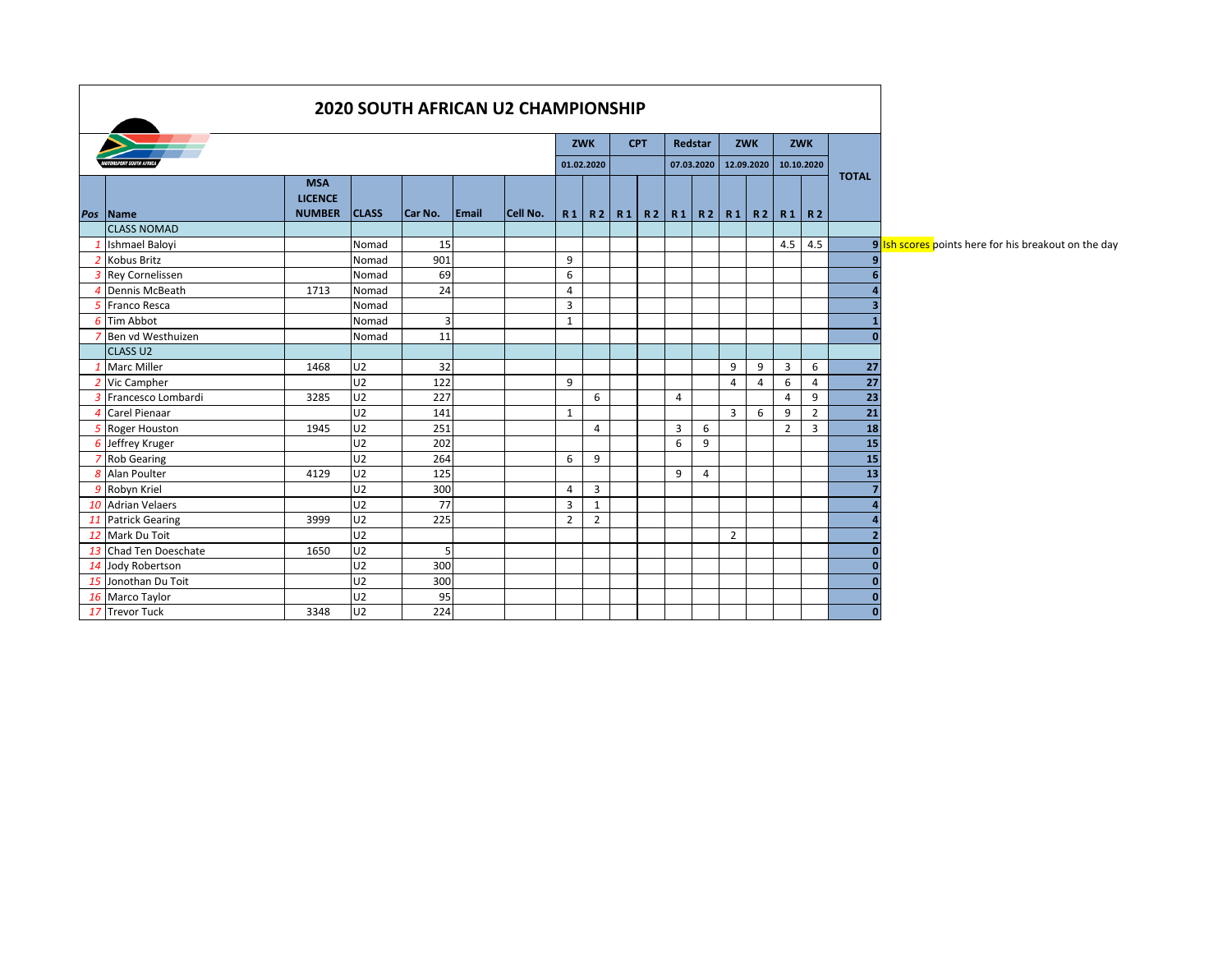## **2020 SOUTH AFRICAN LEGENDS OF THE 9 HOUR V8'S CHAMPIONSHIP**

|     |                                |                                               | <b>ZWK</b>   |            | <b>CPT</b>   |          | Redstar        |                | <b>ZWK</b> |            | <b>ZWK</b> |            |         |    |                |           |                |
|-----|--------------------------------|-----------------------------------------------|--------------|------------|--------------|----------|----------------|----------------|------------|------------|------------|------------|---------|----|----------------|-----------|----------------|
|     | <b>MOTORSPORT SOUTH AFRICA</b> |                                               |              | 01.02.2020 |              |          |                | 07.03.2020     |            | 12.09.2020 |            | 10.10.2020 |         |    |                |           |                |
| Pos | <b>Name</b>                    | <b>MSA</b><br><b>LICENCE</b><br><b>NUMBER</b> | <b>CLASS</b> | Car No.    | <b>Email</b> | Cell No. | R <sub>1</sub> | <b>R2</b>      | R1         |            | R2   R1    |            | R2   R1 | R2 | R <sub>1</sub> | <b>R2</b> | <b>TOTAL</b>   |
|     | <b>CLASS ZA</b>                |                                               |              |            |              |          |                |                |            |            |            |            |         |    |                |           |                |
|     | Mark du Toit                   | 3758                                          | ZA           | 207        |              |          | 6              | 3              |            |            |            |            |         |    | 9              | 4         | 22             |
|     | Jonathan du Toit               | 4281                                          | ZA           | 65         |              |          | 4              | 4              |            |            |            |            |         |    | 6              | 6         | 20             |
|     | 3 Peter Lindenberg             |                                               | ZA           | 23         |              |          | 9              | 9              |            |            |            |            |         |    |                |           | 18             |
|     | Ben Morgenrood                 |                                               | ZA           | 9          |              |          |                |                |            |            |            |            |         |    | 4              | 9         | <u>13</u>      |
|     | 5 Lee Thompson                 |                                               | ZA           | 177        |              |          |                | $\overline{2}$ |            |            |            |            |         |    | 3              | 3         | 8              |
|     | 6 Colin Ellison                |                                               | ZA           | 16         |              |          | $\mathbf{1}$   | 6              |            |            |            |            |         |    |                |           | $\overline{7}$ |
|     | 7 Jeff Kruger                  | 1438                                          | ZA           | 13         |              |          | 3              | $\mathbf{1}$   |            |            |            |            |         |    |                |           | 4              |
|     | 8 Sarel vd Merwe               | 3954                                          | ZA           | 10         |              |          | 2              |                |            |            |            |            |         |    |                |           | $\overline{2}$ |
| 9   | Hennie Groenewald              |                                               | ZA           | 88         |              |          |                |                |            |            |            |            |         |    |                |           | $\bf{0}$       |
|     | 10 Michael Stephen             |                                               | ZA           | 57         |              |          |                |                |            |            |            |            |         |    |                |           | $\mathbf 0$    |
|     | 11 Neil Lobb                   |                                               | ZA           | 15         |              |          |                |                |            |            |            |            |         |    |                |           | $\bf{0}$       |
|     | <b>CLASS ZB</b>                |                                               |              |            |              |          |                |                |            |            |            |            |         |    |                |           |                |
|     | Oliver Broome                  | 3018                                          | ZB           | 143        |              |          | 4              | 9              |            |            |            |            |         |    |                |           | 13             |
|     | 2 Paige Lindenberg             |                                               | ZB           | 19         |              |          | 9              | 4              |            |            |            |            |         |    |                |           | 13             |
|     | 3 Jonathan du Toit             |                                               | ZB           | 60         |              |          |                |                |            |            |            |            |         |    |                |           | $\bf{0}$       |
|     | 4 Mark du Toit                 |                                               | ZB           | 60         |              |          |                |                |            |            |            |            |         |    |                |           | $\mathbf{0}$   |